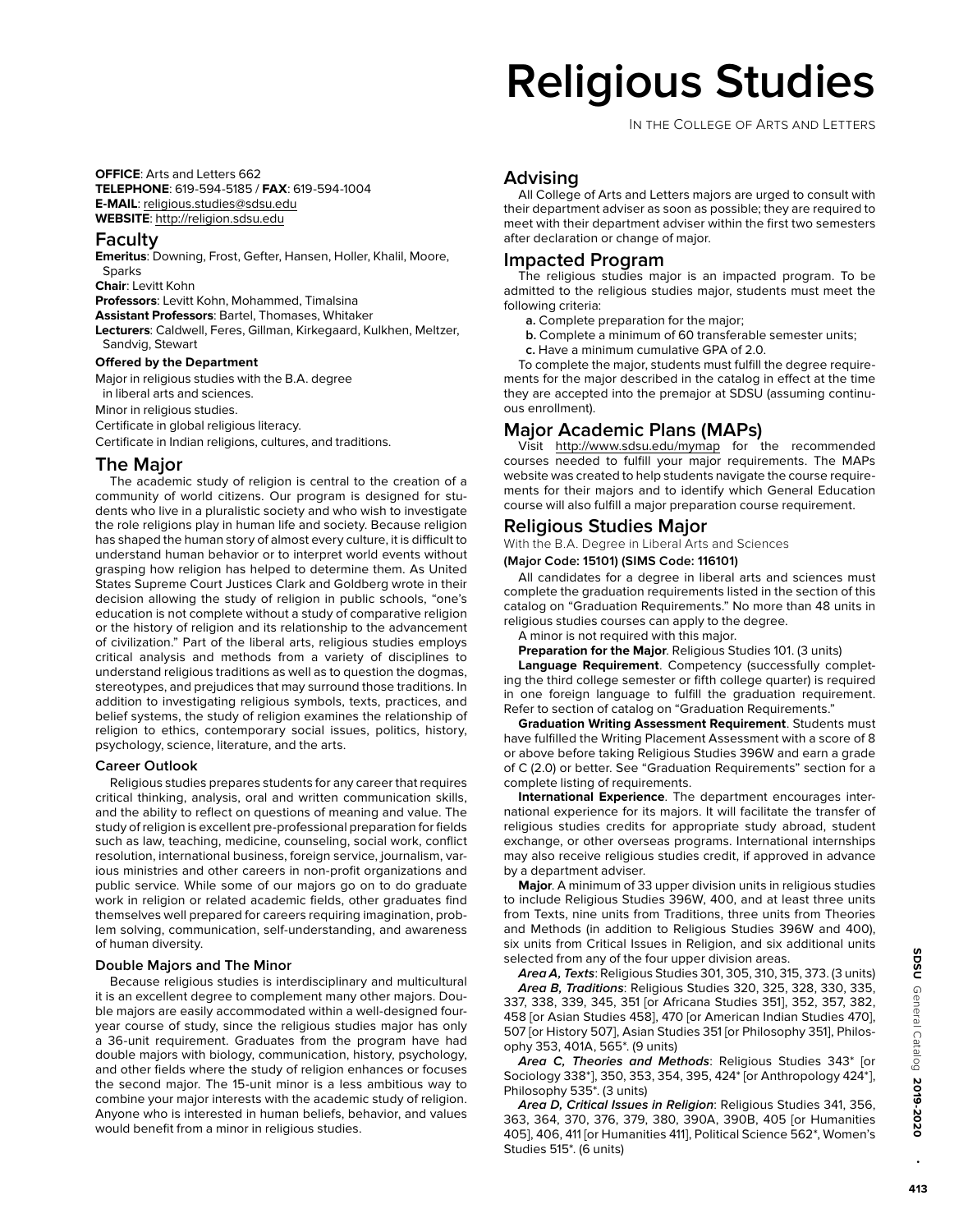# Religious Studies

Courses with variable content (496, 499, 581, 583, 596) may be used in the four areas of study when deemed relevant by the department adviser.

\*Additional prerequisites required.

# **Religious Studies Minor**

#### **(SIMS Code: 116101)**

The minor in religious studies consists of a minimum of 15 units taken in the Department of Religious Studies to include at least three lower division units and 12 upper division units.

**International Experience**. The department encourages international experience for students in the religious studies minor. It will facilitate the transfer of religious studies credits for appropriate study abroad, student exchange, or other overseas programs. International internships may also receive religious studies credit, if approved in advance by a department adviser.

Courses in the minor may not be counted toward the major, but may be used to satisfy preparation for the major and general education requirements, if applicable. A minimum of six upper division units must be completed in residence at San Diego State University.

# **Global Religious Literacy Certificate**

#### **(SIMS Code: 116107)**

The Department of Religious Studies offers a basic certificate in global religious literacy, which allows students to explore various religious traditions. Students completing the certificate program will attain:

- **1.** A basic understanding of the beliefs, central texts (where applicable), contemporary manifestations, history, and practices of several of the world's religious traditions as they arose out of and continue to be shaped by particular cultural, historical, and social contexts.
- **2.** The ability to discern and explore the religious dimensions of cultural, political, social, and expressions across time and place.

The certificate requires completion of 15 units to include Religious Studies 103 and 12 units selected from Religious Studies 320, 325, 328, 335, 338, 341, 345, 352, or 357.

Students must obtain a grade of C (2.0) or better in each of the certificate courses. Courses in the certificate may be used towards the major but may not be used towards the religious studies minor. Students may obtain a certificate in global religious literacy without majoring in religious studies. To register in the certificate program, contact the certificate adviser in the Department of Religious Studies.

## **Indian Religions, Cultures, and Traditions Certificate (SIMS Code: 116106)**

The Department of Religious Studies offers a basic certificate in Indian religions, cultures, and traditions. The certificate requires 15 units to include Religious Studies 339 and 12 units selected from Religious Studies 315, 338, 352, 357, 379, or Philosophy 565.

Students must obtain a grade of C (2.0) or better in each of the certificate courses. Courses in the certificate may be used toward the major but may not be used towards the religious studies minor. Students may obtain a certificate in Indian religions, cultures, and traditions without majoring in religious studies. To register in the certificate program, contact the certificate adviser in the Department of Religious Studies.

## **Courses** (REL S)

Refer to Courses and Curricula and University Policies sections of this catalog for explanation of the course numbering system, unit or credit hour, prerequisites, and related information.

# **LOWER DIVISION COURSES**

#### REL S 100**. Exploring the Bible (3) [GE]**

Basic content and themes of the Hebrew Bible and New Testament using methods of contemporary biblical studies. Attention to ancient Near Eastern and Greco-Roman cultural settings as well as the impact of the Bible on contemporary culture.

#### REL S 101**. World Religions (3) [GE]**

Major world and selected tribal traditions from primal times to present. Broad historical development and philosophical overview including founders, teachings, beliefs, practices, and interactions with culture, such as art, literature, politics.

#### REL S 102**. Exploring the Qur'an (3) [GE]**

Basic content and themes of the Qur'an from an historical perspective using academic methods of study. Consideration of relationships to other Abrahamic scriptures. Exegetical approaches from sectarian and modern political viewpoints.

#### REL S 103**. American Religious Diversity (3) [GE]**

Religious identities and traditions of diverse peoples living in the US. Major world religions in context of contemporary multicultural America. Religions of indigenous peoples and religious movements which have arisen in US.

#### REL S 258**. Death, Dying, and Afterlife (3) [GE]**

Diverse ways religions deal with process of dying and rituals involved in transition of life to death. Grieving, end-of-life decisions, views on afterlife. (Formerly numbered Religious Studies 358.)

#### REL S 296**. Experimental Topics (1-4)**

Selected topics. May be repeated with new content. See Class Schedule for specific content. Limit of nine units of any combination of 296, 496, 596 courses applicable to a bachelor's degree.

#### **UPPER DIVISION COURSES**

(Intended for Undergraduates)

**NOTE**: Courses for Area **(A)** Texts; or Area **(B)** Traditions; or Area **(C)** Theories and Methods; or Area **(D)** Critical Issues in Religion, are identified in the course title as **(A)**, **(B)**, **(C)**, or **(D)**.

#### REL S 301**. Hebrew Bible (A) (3) [GE]**

Prerequisites: Three units of religious studies.

Literature, history, major themes of Bible; methods and concerns of contemporary biblical studies. Situates folkloric, political, heroic, poetic, and religious meanings of texts among their original audiences.

## REL S 305**. The New Testament (A) (3) [GE]**

Prerequisites: Three units of religious studies.

Structure, composition, meaning of New Testament; methods for interpreting Biblical texts. Focus on letters of Paul, post-Pauline writings, Gospel accounts of Jesus's life.

#### REL S 310**. The Qur'an (A) (3) [GE]**

Prerequisites: Three units of religious studies.

Major themes of Qur'an including cosmology, eschatology, good and evil, gender, God and monotheism, People of the Book (Jews and Christians), and role of religion in society. Attention to historical period in which the Qur'an was compiled.

#### REL S 315**. Yoga: Theory and Practice (A) (3) [GE]**

Prerequisites: Three units of religious studies.

Cultural, historical, and philosophical aspects of yogic tradition since its earliest history to modern days. Texts, traditions, and prominent figures in yogic tradition providing a conceptual basis for yogic practice.

#### REL S 320**. Judaism (B) (3) [GE]**

Prerequisites: Three units of religious studies.

Jewish history, culture, theory, and practice. Biblical roots of modern Jewish beliefs, basic movements within modern Judaism; Jewish calendar and Jewish life cycle as seen in Hebrew Bible, short stories, and films.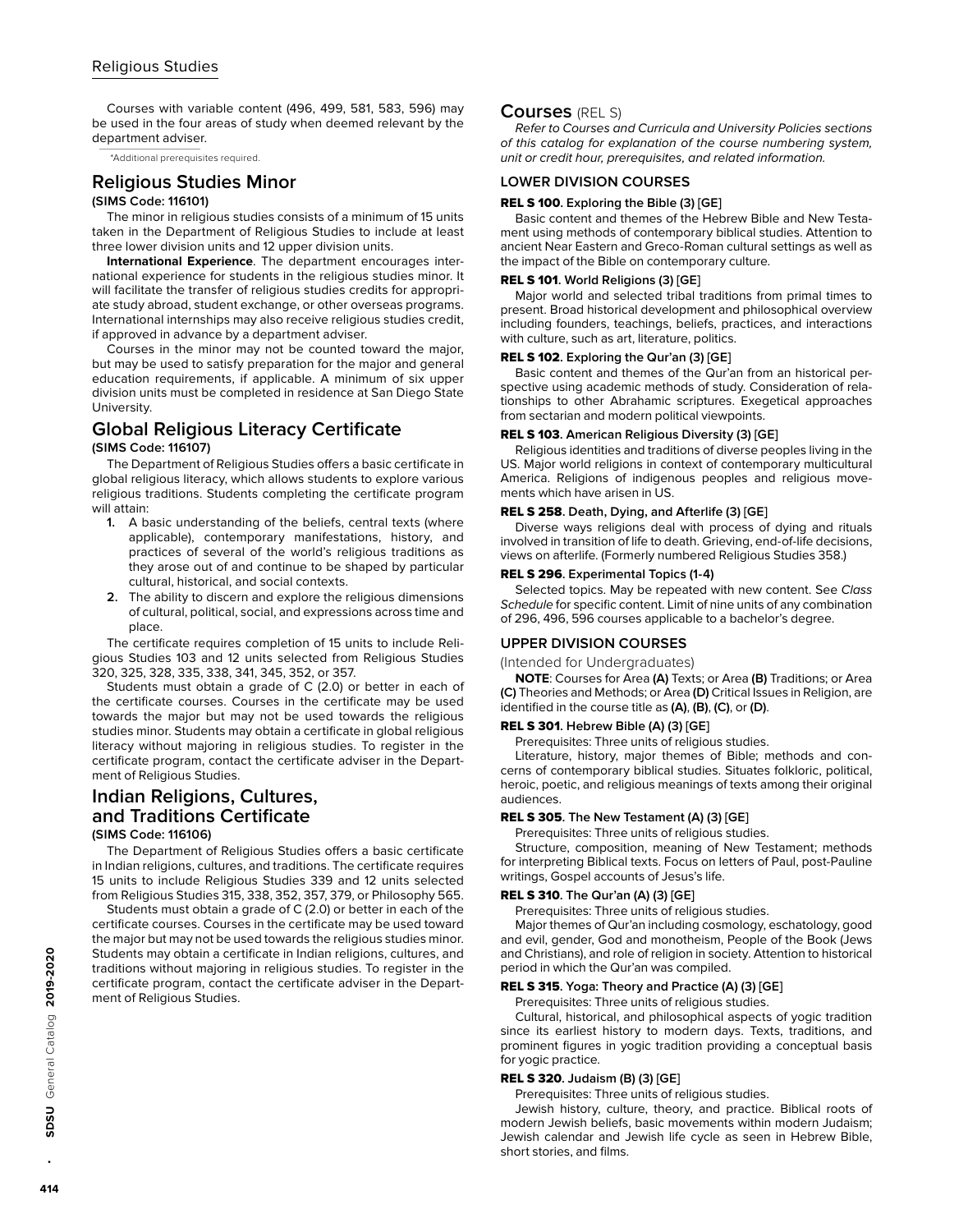#### REL S 325**. Christianity (B) (3) [GE]**

Prerequisites: Three units of religious studies.

Historical development of Christian traditions and major issues confronting Christianity today. Beliefs and practices important to Christian self-understanding, debates over authority of Bible, accommodations to modern science, and relationship with non-Christian religions.

## REL S 328**. Islam (B) (3) [GE]**

Prerequisites: Three units of religious studies.

Islamic religion and culture in Asia, Africa, and Near East. History, doctrines, practices, literatures, social and intellectual movements, role of Mohammed, and gender relations within Islam as understood in global context.

#### REL S 330**. Abrahamic Faiths: Shared Stories (B) (3) [GE]**

Prerequisites: Three units of religious studies.

Theological, textual, and political relations among Judaism, Christianity, and Islam. Shared religious practices and stories such as creation, sacrifice, theories of evil and salvation, prophecy and Messianic expectations. Contemporary issues regarding gender, fundamentalism, and rise of nationalism.

#### REL S 335**. Comparative Mysticism (B) (3)**

Prerequisites: Three units of religious studies.

Meaning, origin, and development of mysticism. Purgation, illumination, annihilation, separation, covenant, and union of soul with the Divine as found in world scriptures, writings of prominent mystics, and mystical movements such as Kabbalists, Sufis, and yogic traditions.

#### REL S 337**. Asian Religions in America (B) (3) [GE]**

Prerequisites: Three units of religious studies.

History, development, and study of Asian American religions. Issues and problems particular to predicaments and situations of Asian Americans and Pacific Islanders in the U.S.

#### REL S 338**. Buddhism (B) (3) [GE]**

Prerequisites: Three units of religious studies.

Life and teachings of Buddha, foundational concepts of Theravada, Mahayana, and Vajrayana Buddhism. Buddhist psychology and soteriology, meditative techniques, ethical issues; contemporary Buddhism, particularly in America.

#### REL S 339**. Religions of India (B) (3) [GE]**

Prerequisites: Three units of religious studies.

Religious pluralism of Indian sub-continent. Influences of Hinduism, Buddhism, Jainism, Islam, and Sikhism upon each other and social structures of gender, race, and caste. Karma and rebirth, liberation theories and practices, the interaction of mainstream religions with minority and indigenous tribal rituals and beliefs.

#### REL S 341**. Zen and the Way of Japanese Religions (D) (3) [GE]**

Prerequisites: Three units of religious studies.

Historical analysis of major components of classical, medieval, early modern and modern religious systems of Japan through texts, images, rituals, and institutions.

## REL S 343**. Sociology of Religion (C) (3) [GE]**

**(Same course as Sociology 338)**

Prerequisite: Sociology 101.

Forms of religious belief, knowledge, practice, and experience tied to different social arrangements and historical periods. Consequences of religion for community and society. Secularization and conversion processes in modern industrial societies.

#### REL S 345**. Religions of East Asia (B) (3) [GE]**

Prerequisites: Three units of religious studies.

Confucianism, Taoism, and Buddhism in broad historical and cultural context. Focus on Chan (Zen) school of Buddhism, Confucius, neo-Confucianism of Ju Xi, and Taoist masters Lao Ze and Chuang Ze.

#### REL S 350**. Experiencing the Sacred (C) (3) [GE]**

Prerequisites: Three units of religious studies.

Nature and scope of religious experience; transformations of consciousness and self through altered modes of human awareness and mind-body relationships. Yogic and ascetic experience, Shamanic trance and spirit possession, ecstatic experience and mysticism. Techniques of compassion.

#### REL S 351**. Black Religions and Spirituality (B) (3) (Same course as Africana Studies 351)**

Major Black religious and spiritual responses and expressions in Africa and Black diaspora, including creation of institutions to support and advance religious and spiritual matters.

#### REL S 352**. Jainism (B) (3) [GE]**

Prerequisites: Three units of religious studies.

Historical development of Jainism from its origins to modernity. Jainism in North America. Jain architecture, art, myths, philosophies, rituals, sacred geographies, and theology.

#### REL S 353**. Religion and Psychology (C) (3) [GE]**

Prerequisites: Three units of religious studies.

Religious dimensions of psyche using insights from academic and transpersonal psychology. Construction of religious identities through spiritual practice and transformation. May be repeated with new content. See Class Schedule for specific content. Maximum credit six units of which three units may be applicable to General Education.

#### REL S 354**. Religion, Myth, and Storytelling (C) (3) [GE]**

Prerequisites: Three units of religious studies.

Introduces, analyzes, and examines issues and themes in the narrative traditions of the world's religions.

#### REL S 356**. Hip Hop and Religion (D) (3) [GE]**

Study of the intersection between the global hip hop movement and religious traditions from across the world.

#### REL S 357**. Sikhism (B) (3) [GE]**

Prerequisites: Three units of religious studies.

Sikh articles of faith, culture, history, identity, practices, and theories. Sikh attitudes on class, gender, race, and sexual orientation. Development of Sikh religious institutions in America.

#### REL S 363**. Religion and the Sciences (D) (3) [GE]**

Prerequisites: Three units of religious studies.

Views of science and religion as separate, conflicting, complementary, and overlapping. Galileo and the Church, the Scopes Trial, and twentieth century physics provide historical examples for study of assumptions about science and religion.

#### REL S 364**. Religion and Film (D) (3) [GE]**

Prerequisites: Three units of religious studies.

Representations of religion in modern cinema and analysis of how religious themes and imagery in film reflect societal values, beliefs, and morals.

#### REL S 370**. Goddess Studies (D) (3) [GE]**

Prerequisites: Three units of religious studies.

The divine feminine in mainstream and marginalized religions. Goddess/nature worship and its transformation across time and culture to include ancient religion, mythology, indigenous traditions, and world religions.

#### REL S 373**. Women and the Bible (A) (3) [GE]**

Prerequisites: Three units of religious studies.

Narrative, legal, and poetic material about women in Bible. How women are depicted by authors of Bible, lives of women in ancient world, how women and women's studies are transforming biblical studies.

#### REL S 376**. Nature, Spirituality, Ecology (D) (3) [GE]**

Prerequisites: Three units of religious studies.

Cross-cultural religious views of nature. Attention to sacred texts, writings of naturalists, deep ecologists, and ecofeminists on place of nature in spirituality and role of spirituality in ecology.

#### REL S 379**. Religious Violence and Nonviolence (D) (3) [GE]**

Prerequisites: Three units of religious studies.

Role of religion in terrorism, hate groups, scapegoating, domestic and ecological violence, versus role of religion in peacemaking and movements for social justice. Nonviolent philosophies of Gandhi, Martin Luther King, Jr., and pacifism in Jain, Buddhist, and Christian traditions.

#### REL S 380**. Atheism, Humanism, and Secularism (D) (3) [GE]**

Prerequisites: Three units of religious studies. Atheism, humanism, and secularism in western culture to include

the creation of institutions that support and advance these movements. Rise of unbelief in reaction to contemporary religious fundamentalism and attacks on science and reason.